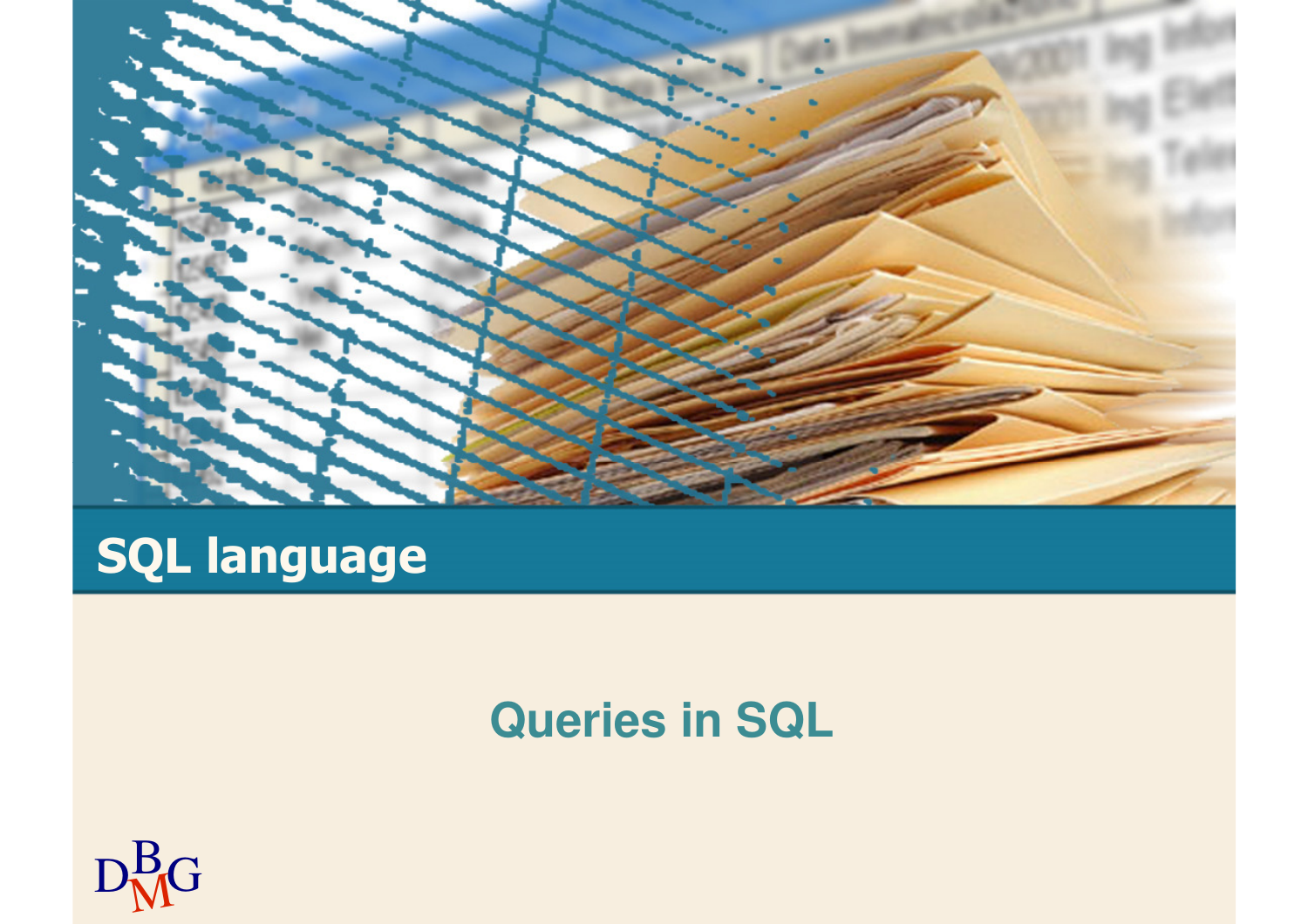MAGAZINE (MId, MName, Publisher)ARTICLE (AId, Title, Topic, MId)

Find the names of the magazines that have never published any article about  $\sum$ motorcycles

> Set of data to be excluded: Set of magazines that published at least an article on Motorcycle topic

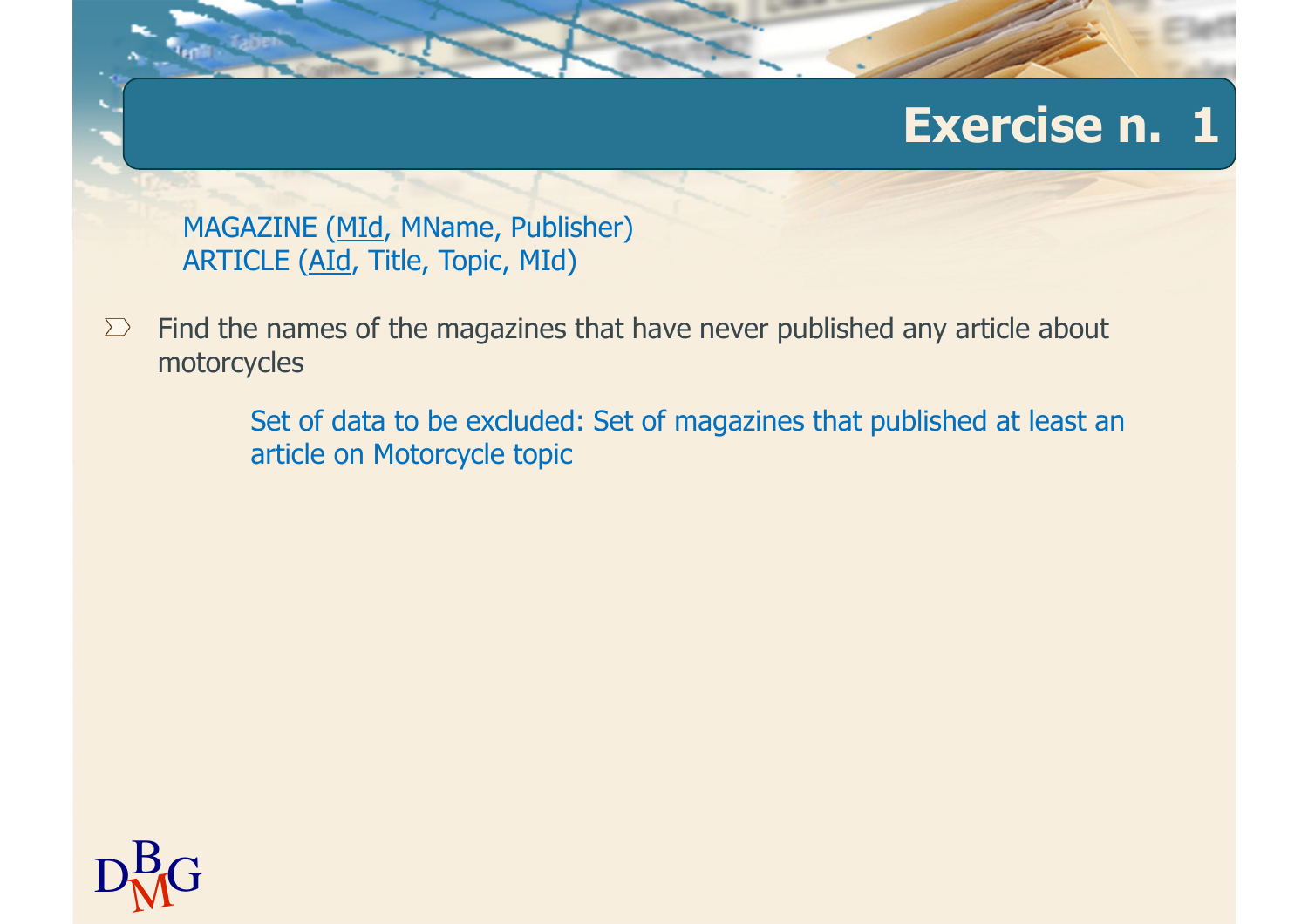MAGAZINE (MId, MName, Publisher)ARTICLE (AId, Title, Topic, MId)

Find the names of the magazines that have only ever published articles about  $\sum$ motorcycles

> Set to be excluded: Magazines with at least an article on a topic different than Motorcycle

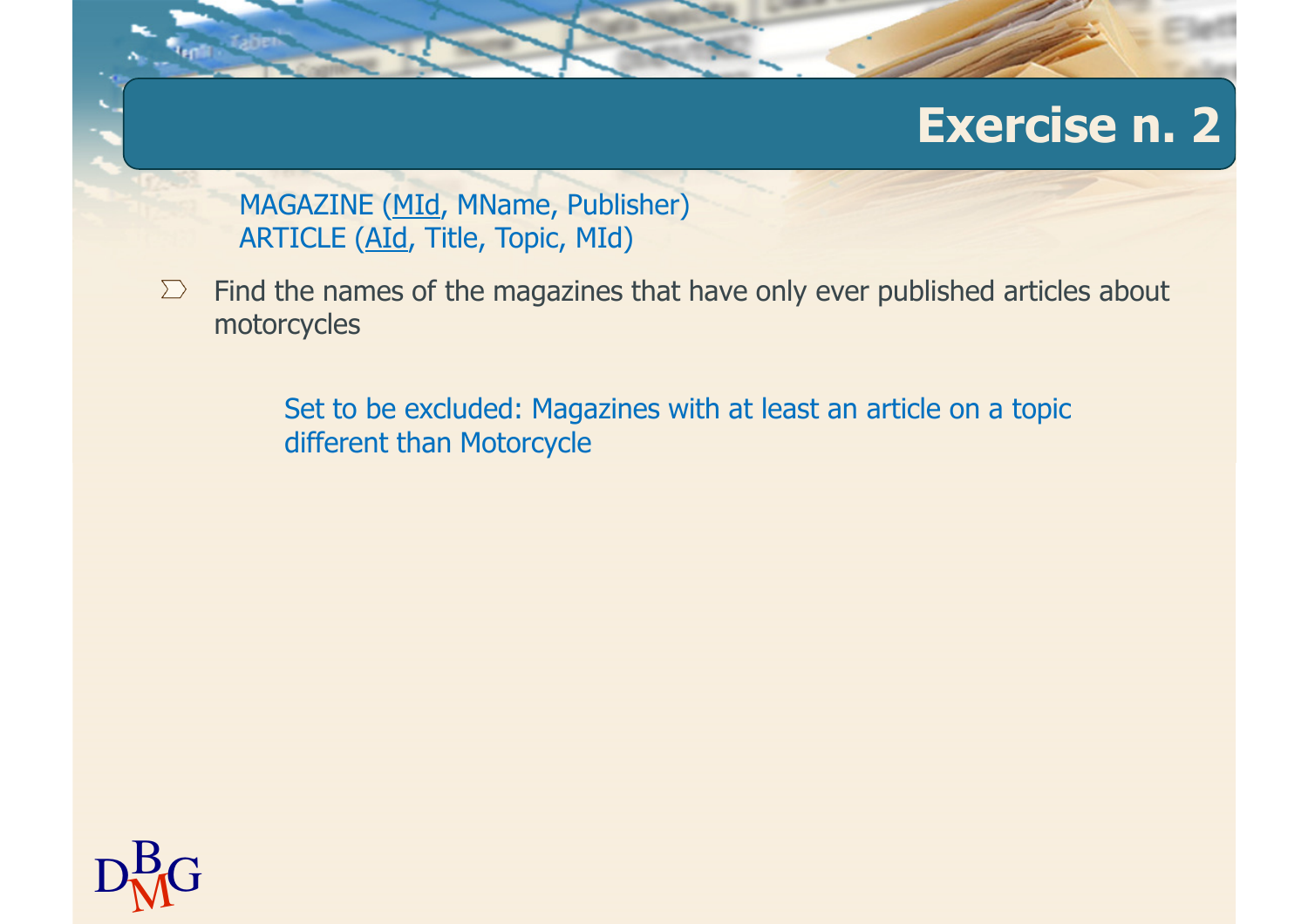MAGAZINE (MId, MName, Publisher)ARTICLE (AId, Title, Topic, MId)

Find the names of the magazines that publish both articles about motorcycles  $\sum$ and articles about cars.

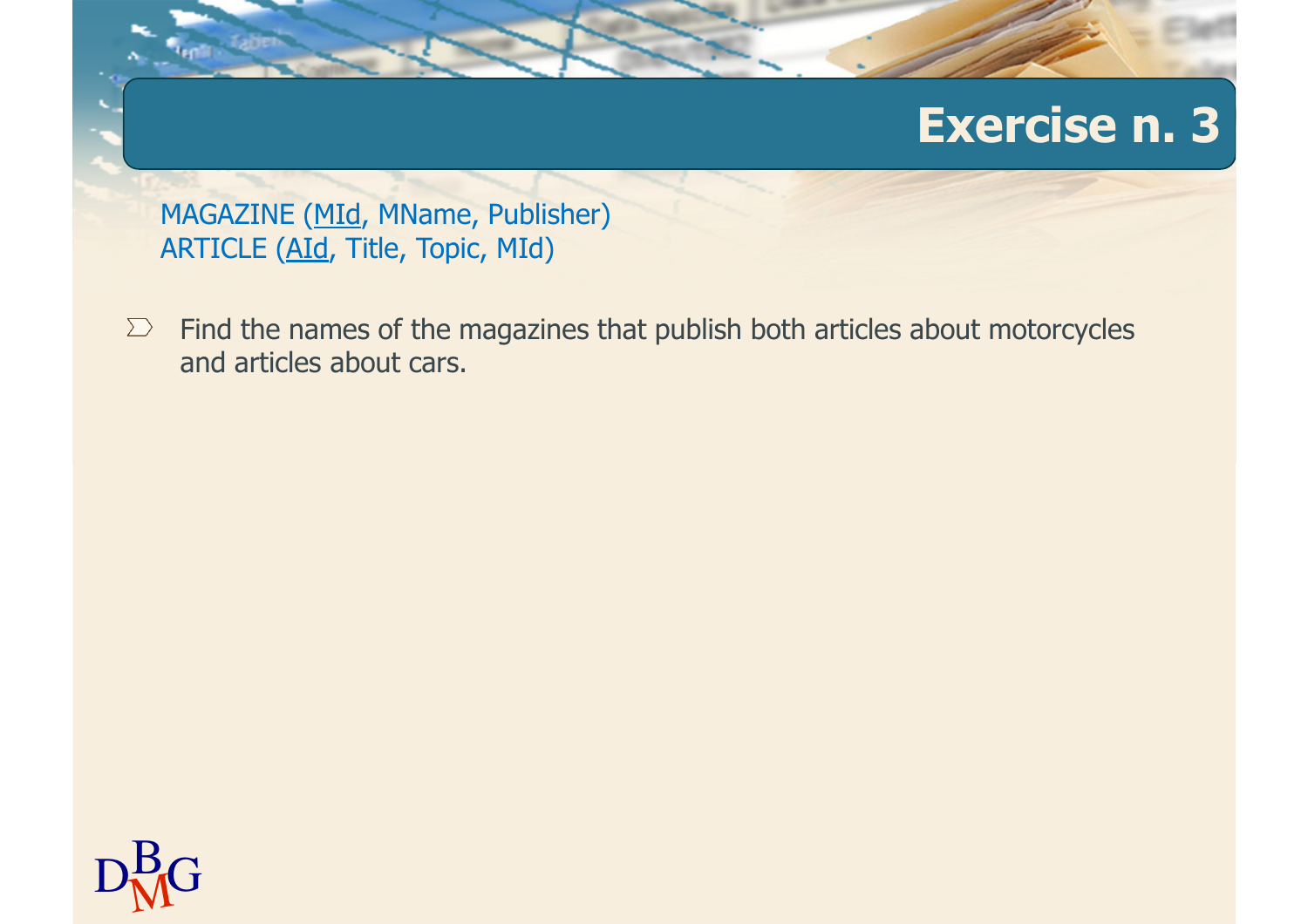SAILOR (SId, SName, Expertise, DateofBirth) BOOKING (SId, BId, Date)BOAT(Bid, BName, Color)

Find the codes of the sailors who have never booked a red boat $\sum$ Set to be excluded: set of sailors who booked a red boat

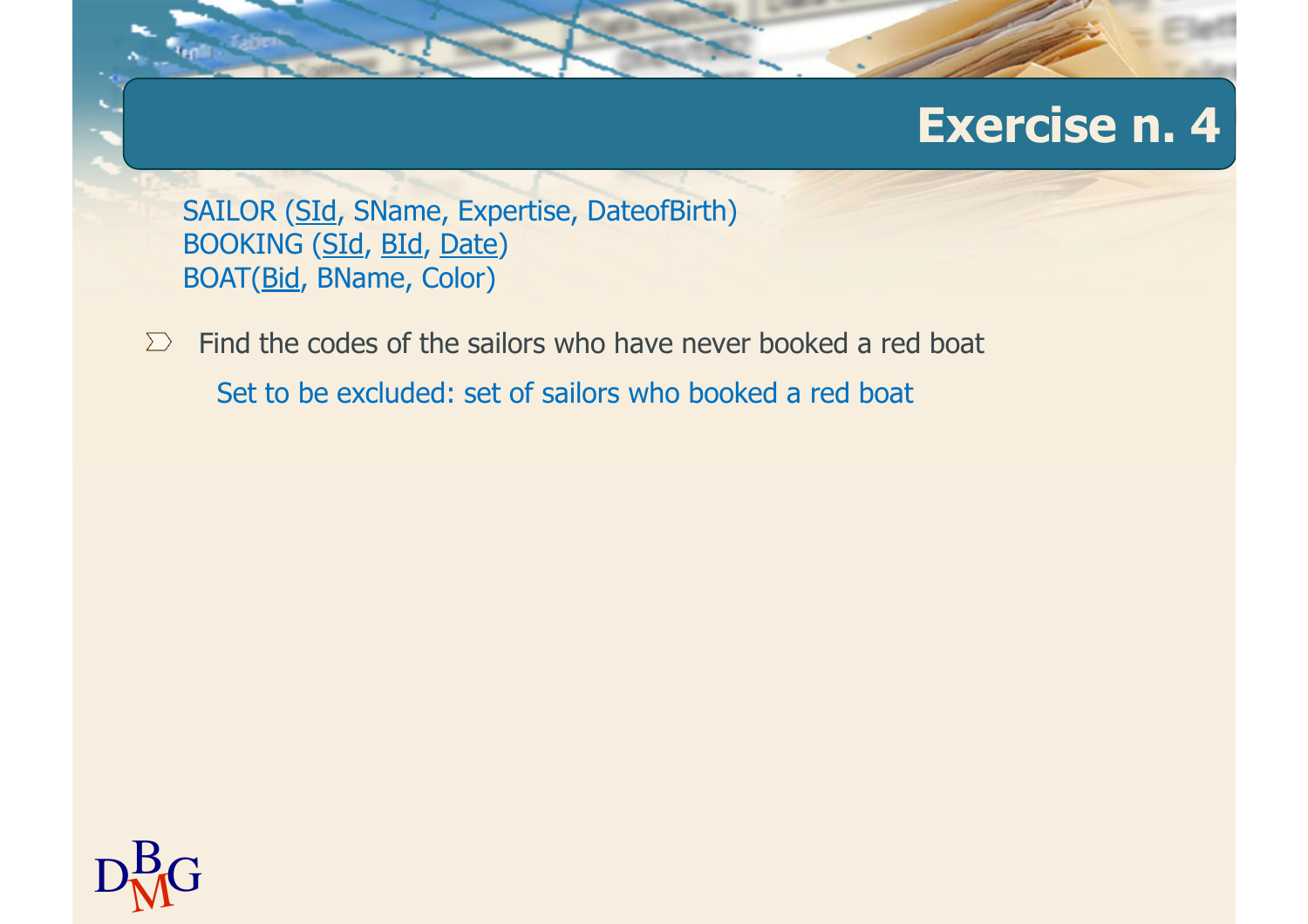SAILOR (SId, SName, Expertise, DateofBirth) BOOKING (SId, BId, Date)BOAT(Bid, BName, Color)

Find the codes and the names of the sailors who have booked at least a red  $\sum$ boat and at least a green boat